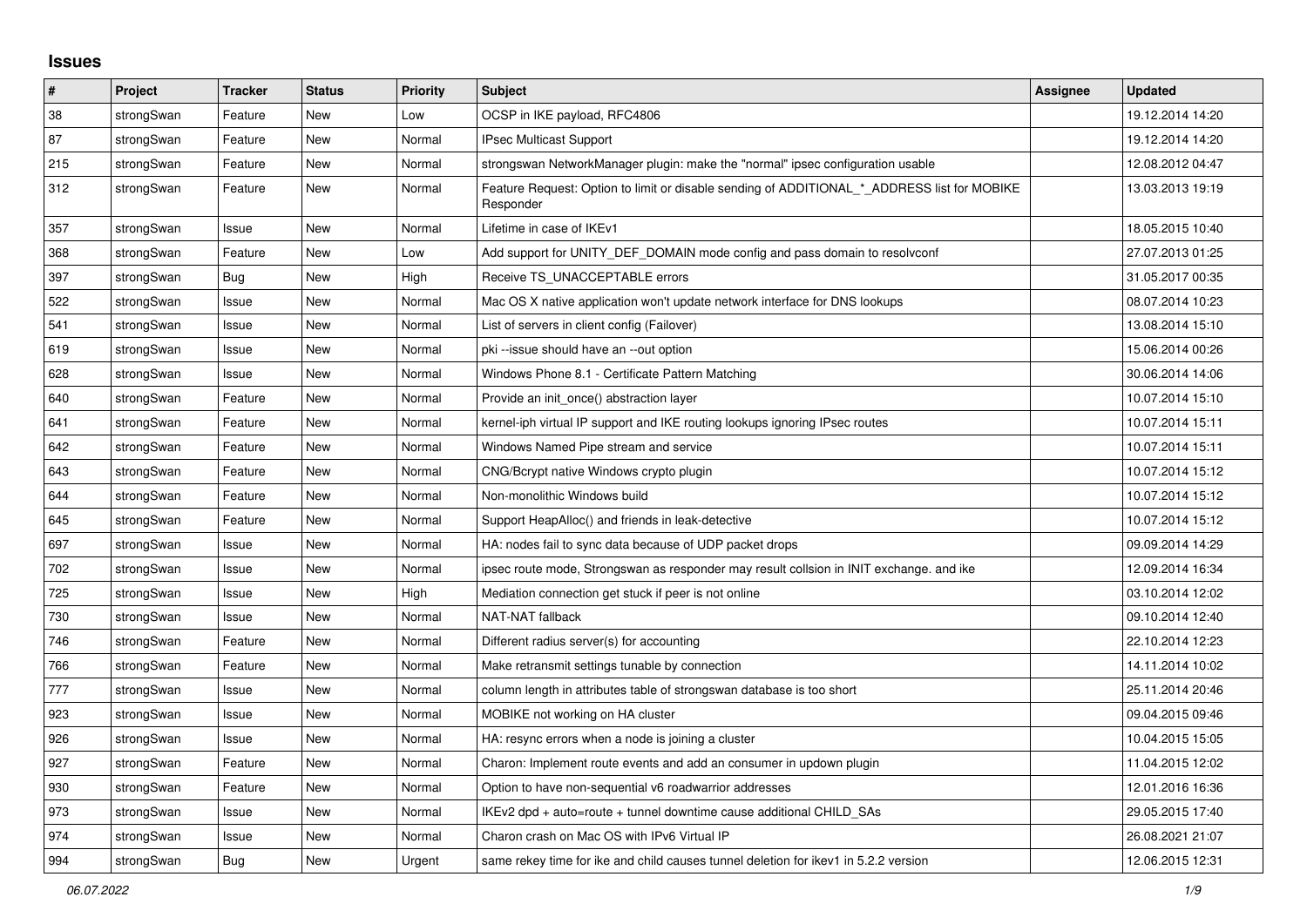| $\vert$ # | Project    | <b>Tracker</b> | <b>Status</b> | <b>Priority</b> | <b>Subject</b>                                                                                          | <b>Assignee</b> | <b>Updated</b>   |
|-----------|------------|----------------|---------------|-----------------|---------------------------------------------------------------------------------------------------------|-----------------|------------------|
| 1057      | strongSwan | Feature        | New           | Normal          | conn switching based on eap identity                                                                    |                 | 24.03.2020 10:14 |
| 1081      | strongSwan | Feature        | New           | Normal          | Active/standby VPN Gateway Failover                                                                     |                 | 21.08.2015 22:01 |
| 1207      | strongSwan | Feature        | New           | Normal          | Add more than 2 hosts support to HA plugin and make it configurable                                     |                 | 08.12.2015 05:05 |
| 1251      | strongSwan | Feature        | New           | Normal          | FreeBSD HA                                                                                              |                 | 11.01.2016 22:01 |
| 1265      | strongSwan | Feature        | New           | Normal          | An option to disable NAT-T                                                                              |                 | 23.06.2021 19:41 |
| 1271      | strongSwan | Issue          | New           | Normal          | X.509 UTF-8 support                                                                                     |                 | 17.01.2016 14:39 |
| 1289      | strongSwan | Issue          | New           | Normal          | HA plugin should sync last sent packet                                                                  |                 | 01.02.2016 13:59 |
| 2112      | strongSwan | Issue          | New           | Normal          | Broadcast packets are not relayed from Lan to Vpn clilent                                               |                 | 14.09.2016 14:18 |
| 2178      | strongSwan | Issue          | New           | Normal          | ha and updown                                                                                           |                 | 01.12.2016 13:53 |
| 2260      | strongSwan | Issue          | New           | Normal          | Number of CHILD_SA for a single connection grows over time                                              |                 | 28.02.2017 13:46 |
| 2361      | strongSwan | Feature        | New           | Normal          | Import .sswan files from NetworkManager                                                                 |                 | 12.06.2017 15:25 |
| 2432      | strongSwan | Issue          | <b>New</b>    | Normal          | PLUTO_ME can be different for up-client and down-client                                                 |                 | 21.09.2017 11:57 |
| 2459      | strongSwan | Issue          | New           | High            | updown script deleted firewall rules at down-client in make-before-break responder side                 |                 | 05.11.2017 19:13 |
| 2464      | strongSwan | Issue          | New           | Normal          | How to Loadbalance strongswan IPsec via NGINX?                                                          |                 | 12.11.2017 19:16 |
| 2671      | strongSwan | Issue          | <b>New</b>    | Normal          | Passing user-supplied cerificate file names to charon-nm is problematic                                 |                 | 23.05.2018 21:27 |
| 2682      | strongSwan | Issue          | New           | Normal          | IMV/IMC (re)Attestation                                                                                 |                 | 07.06.2018 21:25 |
| 2691      | strongSwan | Issue          | New           | Normal          | Strongswan and KSOFTIRQ cpu utilization                                                                 |                 | 26.06.2018 14:34 |
| 2701      | strongSwan | Issue          | New           | Normal          | Low bandwidth when Iperfing data thorugh IPSEC tunnel                                                   |                 | 07.07.2020 13:38 |
| 2707      | strongSwan | Feature        | New           | Normal          | More attributes taken/translated from radius attributes                                                 |                 | 14.07.2018 15:21 |
| 2727      | strongSwan | Feature        | New           | Low             | single pair of selectors per CHILD_SA                                                                   |                 | 23.08.2018 12:08 |
| 2854      | strongSwan | Feature        | New           | Low             | Srongswan doesn't sending RADIUS Accounting-On/Off on start up / shutdown                               |                 | 10.12.2018 10:19 |
| 3075      | strongSwan | Feature        | New           | Normal          | <b>IPsec Labelling</b>                                                                                  |                 | 29.05.2019 17:09 |
| 3159      | strongSwan | Issue          | New           | High            | backup ipsec tunnels                                                                                    |                 | 26.08.2019 14:28 |
| 3244      | strongSwan | Feature        | New           | Low             | eap-peap on android                                                                                     |                 | 04.11.2019 10:17 |
| 3298      | strongSwan | Issue          | New           | Normal          | strategies to improve strongswan performance per single SA                                              |                 | 23.12.2019 14:05 |
| 3326      | strongSwan | Issue          | New           | Normal          | update custom routing table (table 220 by default) with new routes if new networks and routes<br>appear |                 | 10.02.2020 12:01 |
| 3398      | strongSwan | Feature        | New           | Normal          | Android client - allow configuring eap_id with EAP-TLS                                                  |                 | 06.04.2020 23:19 |
| 3441      | strongSwan | Feature        | New           | Normal          | [Android] Lock modification of VPN configurations on work devices                                       |                 | 11.05.2020 10:00 |
| 3456      | strongSwan | Feature        | New           | Low             | move to github/gitlab                                                                                   |                 | 22.05.2020 12:27 |
| 3457      | strongSwan | Feature        | New           | Low             | user-friendly pkcs11 certificate selection                                                              |                 | 22.05.2020 12:52 |
| 3524      | strongSwan | Issue          | New           | Urgent          | Routing public IP addresses thru the VPN tunnel (Peer is Cisco ISR)                                     |                 | 24.07.2020 03:15 |
| 3534      | strongSwan | Issue          | New           | Urgent          | use of strongswan, ipvlan L2 and kernel ipsec                                                           |                 | 04.08.2020 20:59 |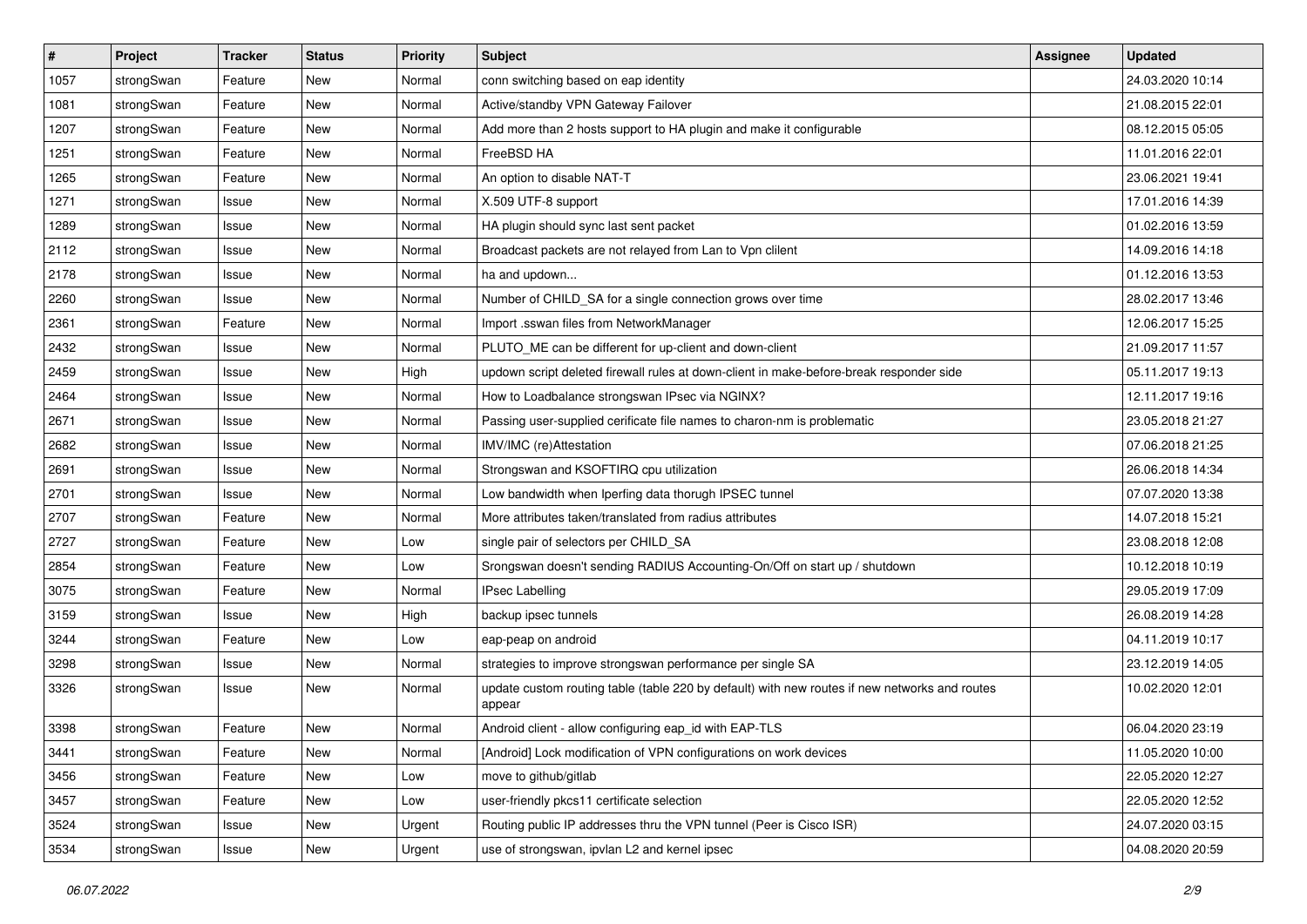| $\sharp$ | Project    | <b>Tracker</b> | <b>Status</b> | <b>Priority</b> | <b>Subject</b>                                                                                          | <b>Assignee</b>          | <b>Updated</b>   |
|----------|------------|----------------|---------------|-----------------|---------------------------------------------------------------------------------------------------------|--------------------------|------------------|
| 3545     | strongSwan | Issue          | <b>New</b>    | Normal          | Configuration model for multiple-VRF tunnel endpoints                                                   |                          | 18.08.2020 13:50 |
| 3651     | strongSwan | Feature        | <b>New</b>    | Normal          | Support for FC-SP-2                                                                                     |                          | 07.01.2021 20:04 |
| 1165     | strongSwan | Issue          | <b>New</b>    | Normal          | StrongSwan Virtual Ip problem                                                                           | Martin Willi             | 19.10.2015 23:59 |
| 129      | strongSwan | Feature        | Assigned      | Normal          | Relations between ike/child/peer_cfg                                                                    | Martin Willi             | 06.02.2012 10:50 |
| 173      | strongSwan | Feature        | Assigned      | Normal          | Support for IP address ranges in traffic selectors                                                      | Tobias<br><b>Brunner</b> | 14.06.2012 11:31 |
| 193      | strongSwan | Bug            | Assigned      | High            | Race condition between acquire jobs and Mobike update while switching WLANs                             | Tobias<br><b>Brunner</b> | 16.05.2012 12:18 |
| 2189     | strongSwan | Feature        | Assigned      | Normal          | Support RFC 8229: TCP Encapsulation of IKE and IPsec Packets                                            | Tobias<br><b>Brunner</b> | 05.06.2020 19:48 |
| 104      | strongSwan | Feature        | Feedback      | Normal          | Postgresql Db Support                                                                                   |                          | 04.09.2019 10:05 |
| 162      | strongSwan | Feature        | Feedback      | Normal          | Submit ClusterIP patches mainline                                                                       |                          | 14.12.2015 20:43 |
| 352      | strongSwan | Issue          | Feedback      | Normal          | unable to allocate SPIs from kernel when running 32 bit binaries on 64 bit Linux                        |                          | 17.04.2018 14:59 |
| 817      | strongSwan | Issue          | Feedback      | Normal          | IKEv2 IPv6 Router Advertisement                                                                         |                          | 27.03.2020 17:14 |
| 1000     | strongSwan | Feature        | Feedback      | Normal          | Raise ALERT_TS_MISMATCH in IKE V1                                                                       |                          | 09.09.2015 12:47 |
| 1008     | strongSwan | Feature        | Feedback      | Normal          | FARP for IPv6                                                                                           |                          | 14.12.2015 20:59 |
| 1068     | strongSwan | Bug            | Feedback      | Normal          | strongswan 5.3.2 and IKEv1 in transport mode causes NO_PROPOSAL_CHOSEN error                            |                          | 26.01.2018 13:30 |
| 1079     | strongSwan | Feature        | Feedback      | Normal          | Future Plans for firwall configuration equivalent under FreeBSD                                         |                          | 21.08.2015 15:58 |
| 1082     | strongSwan | Feature        | Feedback      | Normal          | Framed-Route to set leftsubnet                                                                          |                          | 07.10.2016 10:02 |
| 1157     | strongSwan | Issue          | Feedback      | Normal          | Message ID overflow RFC 5996 2.2                                                                        |                          | 12.10.2015 13:52 |
| 1253     | strongSwan | Feature        | Feedback      | Normal          | Strongswan doesn't support CA bundles                                                                   |                          | 19.01.2016 11:23 |
| 1276     | strongSwan | Issue          | Feedback      | Normal          | Threading: ext-auth hook blocks any other connection attempt                                            |                          | 27.01.2016 12:28 |
| 1334     | strongSwan | Issue          | Feedback      | Normal          | Version 5.3.5, duplicated tunnel aftr IKE SA rekeyed                                                    |                          | 10.03.2016 11:06 |
| 1338     | strongSwan | Issue          | Feedback      | Normal          | problem with changing esp algorithm in strongswan                                                       |                          | 10.03.2016 18:23 |
| 1383     | strongSwan | Issue          | Feedback      | Normal          | How to limit the amount of the installed Child_SAs                                                      |                          | 08.04.2016 11:20 |
| 1422     | strongSwan | Issue          | Feedback      | Normal          | IKEv1: IKE_SA reauth vs. CHILD_SA rekey race prevents IKE_SA reauthentication in time                   |                          | 20.04.2016 15:06 |
| 1456     | strongSwan | Issue          | Feedback      | Normal          | Missing Tunnel-Client-Endpoint & Tunnel-Server-Endpoint AVP in RADIUS Accounting Start/Stop<br>messages |                          | 11.05.2016 11:54 |
| 1482     | strongSwan | Feature        | Feedback      | Normal          | Allow changing init_limit_half_open etc. at runtime by reloading strongswan.conf                        |                          | 26.05.2016 14:49 |
| 1506     | strongSwan | Feature        | Feedback      | Normal          | Enhance DoS protection to deny users that failed Authentication                                         |                          | 17.06.2016 14:31 |
| 1559     | strongSwan | Feature        | Feedback      | Normal          | Expose received XAUTH/EAP username/password prompts via VICI, send secrets via VICI on<br>prompt        |                          | 09.05.2017 16:28 |
| 2077     | strongSwan | Issue          | Feedback      | Normal          | Grace period before reassigning offline IP lease                                                        |                          | 06.10.2017 10:44 |
| 2095     | strongSwan | Feature        | Feedback      | Normal          | Support liveness check in Strongswan                                                                    |                          | 31.05.2017 00:56 |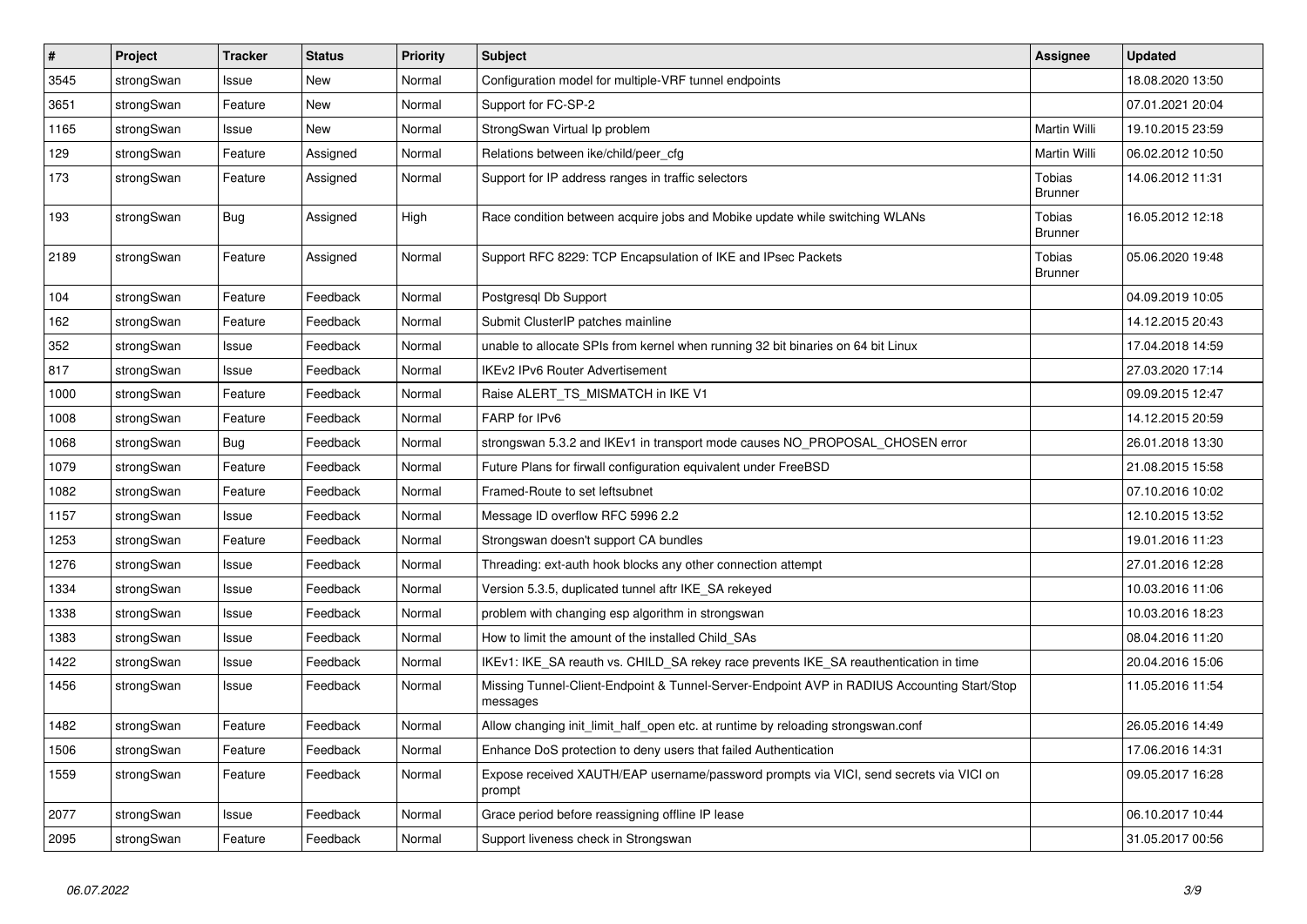| $\vert$ # | Project    | <b>Tracker</b> | <b>Status</b> | <b>Priority</b> | <b>Subject</b>                                                                                                                                          | <b>Assignee</b> | <b>Updated</b>   |
|-----------|------------|----------------|---------------|-----------------|---------------------------------------------------------------------------------------------------------------------------------------------------------|-----------------|------------------|
| 2110      | strongSwan | Issue          | Feedback      | Normal          | Remote Identity (IDr) in IKE AUTH Response is sent as hex-encoded binary value instead of text<br>when setting leftid to type KEY ID (leftid=@#xxxxxxx) |                 | 13.09.2016 21:42 |
| 2160      | strongSwan | Issue          | Feedback      | Normal          | support for opportunistic encryption                                                                                                                    |                 | 06.05.2020 10:32 |
| 2165      | strongSwan | Feature        | Feedback      | Normal          | missing LIBRESSL_VERSION_NUMBER support                                                                                                                 |                 | 03.11.2016 09:23 |
| 2184      | strongSwan | Issue          | Feedback      | Normal          | configuration with multiple RSA keys                                                                                                                    |                 | 14.12.2016 13:09 |
| 2185      | strongSwan | Feature        | Feedback      | Normal          | INTERNAL_IP4_SUBNET Attribute Support in Android Client                                                                                                 |                 | 10.12.2016 01:14 |
| 2202      | strongSwan | Feature        | Feedback      | Normal          | Radius NAS IP to be specified                                                                                                                           |                 | 18.01.2017 17:58 |
| 2203      | strongSwan | Issue          | Feedback      | Normal          | Protecting symetric traffic using high availability in gateway to gateway setup (both active)                                                           |                 | 15.02.2017 14:20 |
| 2273      | strongSwan | Bug            | Feedback      | Normal          | Unable to install strongswan client helper on OSX El Capitan                                                                                            |                 | 10.03.2017 15:34 |
| 2307      | strongSwan | Feature        | Feedback      | Normal          | Permit installation of trap policy for CHILD_SA configurations with unset local_addrs                                                                   |                 | 26.04.2017 15:04 |
| 2319      | strongSwan | Issue          | Feedback      | Normal          | gives up trying to bring up connection after DNS SERVFAIL                                                                                               |                 | 08.05.2017 15:41 |
| 2357      | strongSwan | Issue          | Feedback      | Normal          | How to initiate IPsec SA Transport Mode without IKE?                                                                                                    |                 | 18.01.2021 18:36 |
| 2394      | strongSwan | Issue          | Feedback      | Normal          | IP is not assigned after re-authentication                                                                                                              |                 | 04.08.2017 19:03 |
| 2400      | strongSwan | Issue          | Feedback      | Normal          | Is DPD supposed to detect dead tunnel, or dead IKE instance                                                                                             |                 | 11.01.2019 22:53 |
| 2409      | strongSwan | Feature        | Feedback      | Low             | Android client status details                                                                                                                           |                 | 18.08.2017 13:23 |
| 2411      | strongSwan | Issue          | Feedback      | Normal          | VPN server name resolution is done via overlay DNS server upon IKE disconnect                                                                           |                 | 22.08.2017 10:42 |
| 2446      | strongSwan | Issue          | Feedback      | Normal          | Traffic loss during IKE reauth despite make-before-break enabled                                                                                        |                 | 27.11.2017 17:12 |
| 2495      | strongSwan | Feature        | Feedback      | Normal          | LibreSSL Plugin                                                                                                                                         |                 | 13.12.2017 09:29 |
| 2560      | strongSwan | Issue          | Feedback      | Normal          | Duplicate CA cert requests sent                                                                                                                         |                 | 28.02.2018 10:54 |
| 2580      | strongSwan | Issue          | Feedback      | Normal          | [CFG] handling xx attribute failed in Android or Ubuntu, but works in macOS                                                                             |                 | 09.03.2018 17:49 |
| 2618      | strongSwan | Issue          | Feedback      | Normal          | Query regarding assignment of Tunnel IP                                                                                                                 |                 | 09.04.2018 10:57 |
| 2621      | strongSwan | Issue          | Feedback      | Normal          | Android: VPN connection stops working, strongSwan shows Connected                                                                                       |                 | 06.07.2018 13:06 |
| 2668      | strongSwan | Feature        | Feedback      | Normal          | UE shall include the DEVICE_IDENTITY Notify payload                                                                                                     |                 | 22.05.2018 13:48 |
| 2678      | strongSwan | Issue          | Feedback      | Normal          | Phase 1 issue                                                                                                                                           |                 | 07.06.2018 20:06 |
| 2698      | strongSwan | Issue          | Feedback      | Low             | DSCP and kernel-libipsec                                                                                                                                |                 | 04.07.2018 15:01 |
| 2726      | strongSwan | Issue          | Feedback      | Normal          | Strongswan selects wrong source IP                                                                                                                      |                 | 23.08.2018 13:38 |
| 2729      | strongSwan | Feature        | Feedback      | Normal          | Does Swanctl provide the same option as Ipsec with the rightID using a %?                                                                               |                 | 20.09.2018 17:37 |
| 2750      | strongSwan | Issue          | Feedback      | Normal          | setting WFP SA SPI failed: 0x80320035                                                                                                                   |                 | 27.05.2019 11:59 |
| 2793      | strongSwan | Feature        | Feedback      | Normal          | Remote identity with certificate                                                                                                                        |                 | 15.10.2018 10:20 |
| 2814      | strongSwan | Feature        | Feedback      | Normal          | Force Keepalive Packets if There is no NAT                                                                                                              |                 | 29.10.2018 15:47 |
| 2816      | strongSwan | Issue          | Feedback      | Normal          | order of DNS entries is reversed in /etc/resolv.conf                                                                                                    |                 | 06.11.2018 10:41 |
| 2823      | strongSwan | Feature        | Feedback      | Low             | Implementing VPN peer failover                                                                                                                          |                 | 16.11.2018 10:25 |
| 2835      | strongSwan | Issue          | Feedback      | Normal          | Rekeyed SA can't be deleted in standby node                                                                                                             |                 | 19.12.2018 02:52 |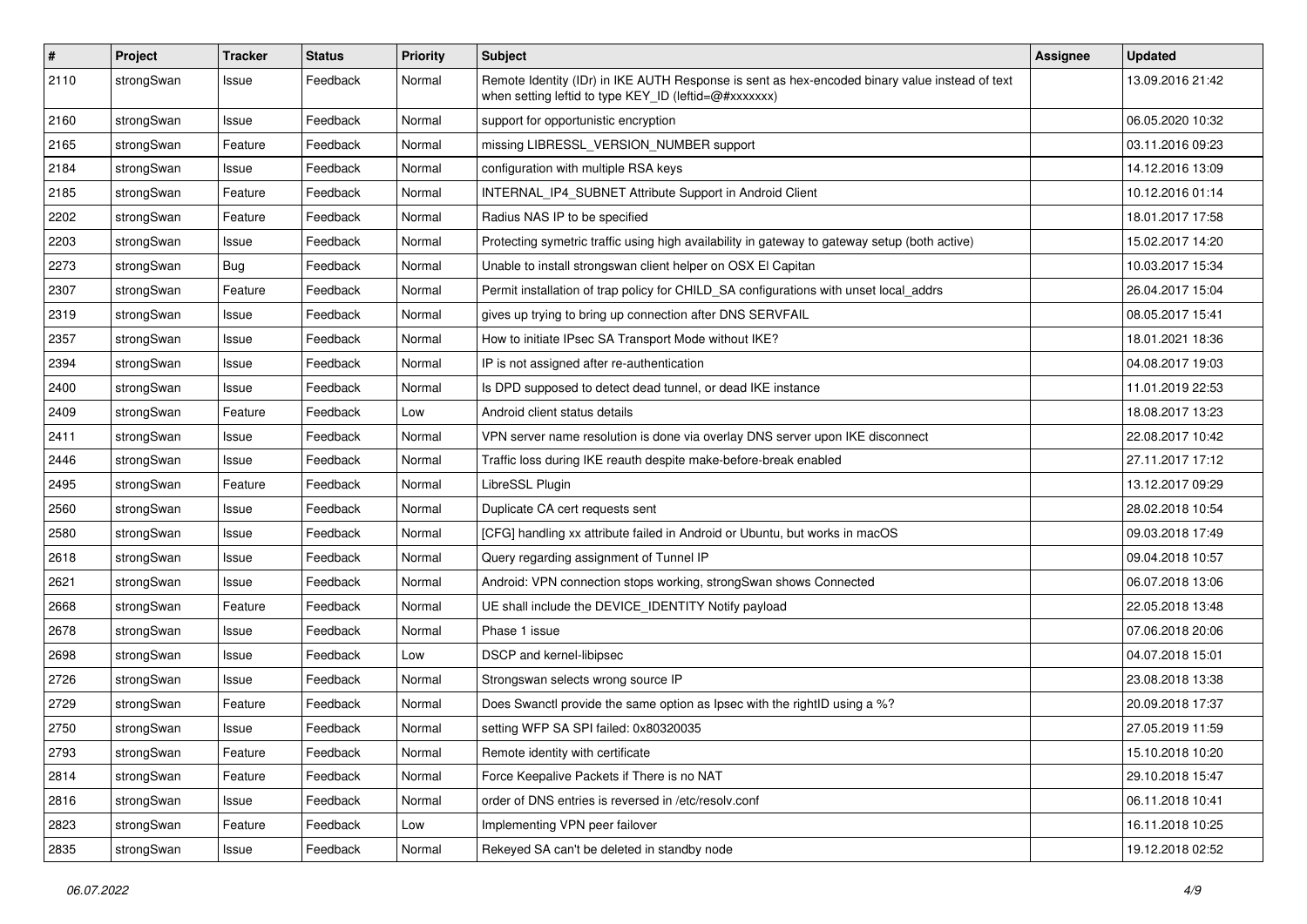| $\pmb{\#}$ | Project    | <b>Tracker</b> | <b>Status</b> | <b>Priority</b> | <b>Subject</b>                                                                                              | Assignee | <b>Updated</b>   |
|------------|------------|----------------|---------------|-----------------|-------------------------------------------------------------------------------------------------------------|----------|------------------|
| 2870       | strongSwan | Issue          | Feedback      | Normal          | DNS resolution outside of tunnel if DNS server is in remote TS                                              |          | 22.01.2019 11:06 |
| 2958       | strongSwan | Issue          | Feedback      | Normal          | Trap policies with unspecified remote IP covering multiple specific ports constantly produce new<br>IKE_SAs |          | 11.03.2019 15:03 |
| 2964       | strongSwan | Issue          | Feedback      | Normal          | Route to IKE Gateway Fails to Update Under Particular Configuration                                         |          | 13.03.2019 10:38 |
| 2966       | strongSwan | Issue          | Feedback      | Normal          | Problems with large amount of subnets in leftsubnet configuration                                           |          | 02.04.2019 10:35 |
| 2972       | strongSwan | Feature        | Feedback      | Normal          | how to add X509v3 Key Usage: Key Encipherment                                                               |          | 13.03.2019 13:59 |
| 3041       | strongSwan | Issue          | Feedback      | Low             | fail2ban or equivalent                                                                                      |          | 06.05.2019 09:07 |
| 3072       | strongSwan | Issue          | Feedback      | Normal          | Windows 10: setting WFP SA SPI fails with error 0x80320014                                                  |          | 29.05.2019 14:34 |
| 3097       | strongSwan | Issue          | Feedback      | Normal          | charon restart behaviour                                                                                    |          | 24.06.2019 16:09 |
| 3104       | strongSwan | Feature        | Feedback      | Normal          | EAP-RADIUS: binding address feature for routers with multiple interfaces connected to LAN.                  |          | 17.06.2021 02:26 |
| 3122       | strongSwan | Issue          | Feedback      | Normal          | Strongswan software iterupts                                                                                |          | 18.07.2019 02:27 |
| 3135       | strongSwan | Feature        | Feedback      | Normal          | Android client - settings for connection re-try                                                             |          | 12.08.2019 16:32 |
| 3151       | strongSwan | Issue          | Feedback      | Normal          | Forecast stops forwarding multicast                                                                         |          | 26.08.2019 14:06 |
| 3154       | strongSwan | Issue          | Feedback      | Normal          | signature validation failed only with sha2                                                                  |          | 20.08.2019 11:51 |
| 3162       | strongSwan | Feature        | Feedback      | Normal          | Strongswan Android support for default DNS suffixes (UNITY_DEF_DOMAIN flag)                                 |          | 29.08.2019 10:29 |
| 3254       | strongSwan | Issue          | Feedback      | Normal          | Log level in android level                                                                                  |          | 08.11.2019 08:36 |
| 3268       | strongSwan | lssue          | Feedback      | Normal          | Traffic disruption -- policy-based VPN to AWS VPN service                                                   |          | 15.11.2019 16:53 |
| 3276       | strongSwan | Feature        | Feedback      | Low             | N1_MODE_CAPABILITY                                                                                          |          | 21.11.2019 16:49 |
| 3282       | strongSwan | Issue          | Feedback      | Normal          | Android VPN client keeps retrying in airplane mode                                                          |          | 29.11.2019 16:06 |
| 3285       | strongSwan | <b>Bug</b>     | Feedback      | Normal          | Virtual IPs on FreeBSD cannot set IPv6 addresses                                                            |          | 02.11.2021 11:04 |
| 3304       | strongSwan | Issue          | Feedback      | Normal          | Found unsupported critical X.509 extension: X509v3 Name Constraints                                         |          | 13.01.2020 14:50 |
| 3307       | strongSwan | lssue          | Feedback      | Normal          | Probable non compliance with RFC 7296 wrt traffic selector narrowing?                                       |          | 14.01.2020 16:19 |
| 3342       | strongSwan | Issue          | Feedback      | Normal          | Certain fields in Storngswan on Firestick4K are not editable                                                |          | 20.02.2020 09:36 |
| 3366       | strongSwan | Issue          | Feedback      | Normal          | Uninstall "any" trap policy if start_action=trap with virtual IPs is used                                   |          | 13.03.2020 14:57 |
| 3377       | strongSwan | Issue          | Feedback      | Normal          | Interface ID not configured during HA synchronization                                                       |          | 18.03.2020 10:15 |
| 3389       | strongSwan | Issue          | Feedback      | Normal          | Child SAs not getting created after rekeying                                                                |          | 30.03.2020 15:45 |
| 3392       | strongSwan | Issue          | Feedback      | Normal          | mark=%unique and no Internet-connection with VPN                                                            |          | 31.07.2020 15:26 |
| 3400       | strongSwan | Issue          | Feedback      | Normal          | Windows 10 IKEv2 rekeying fails                                                                             |          | 16.04.2020 17:08 |
| 3403       | strongSwan | Issue          | Feedback      | Normal          | IKEv2 natd false detection                                                                                  |          | 09.04.2020 14:19 |
| 3422       | strongSwan | Feature        | Feedback      | Normal          | Allow multiple local.id to be specified in a single connection?                                             |          | 23.04.2020 13:19 |
| 3442       | strongSwan | Issue          | Feedback      | Normal          | Apply policy based on network interface in transport mode                                                   |          | 13.05.2020 10:53 |
| 3490       | strongSwan | Issue          | Feedback      | Normal          | Selecting incorrect auth mode for IKEv1                                                                     |          | 21.07.2020 21:26 |
| 3496       | strongSwan | Issue          | Feedback      | Normal          | Route-based VPN - transport mode                                                                            |          | 11.02.2021 09:55 |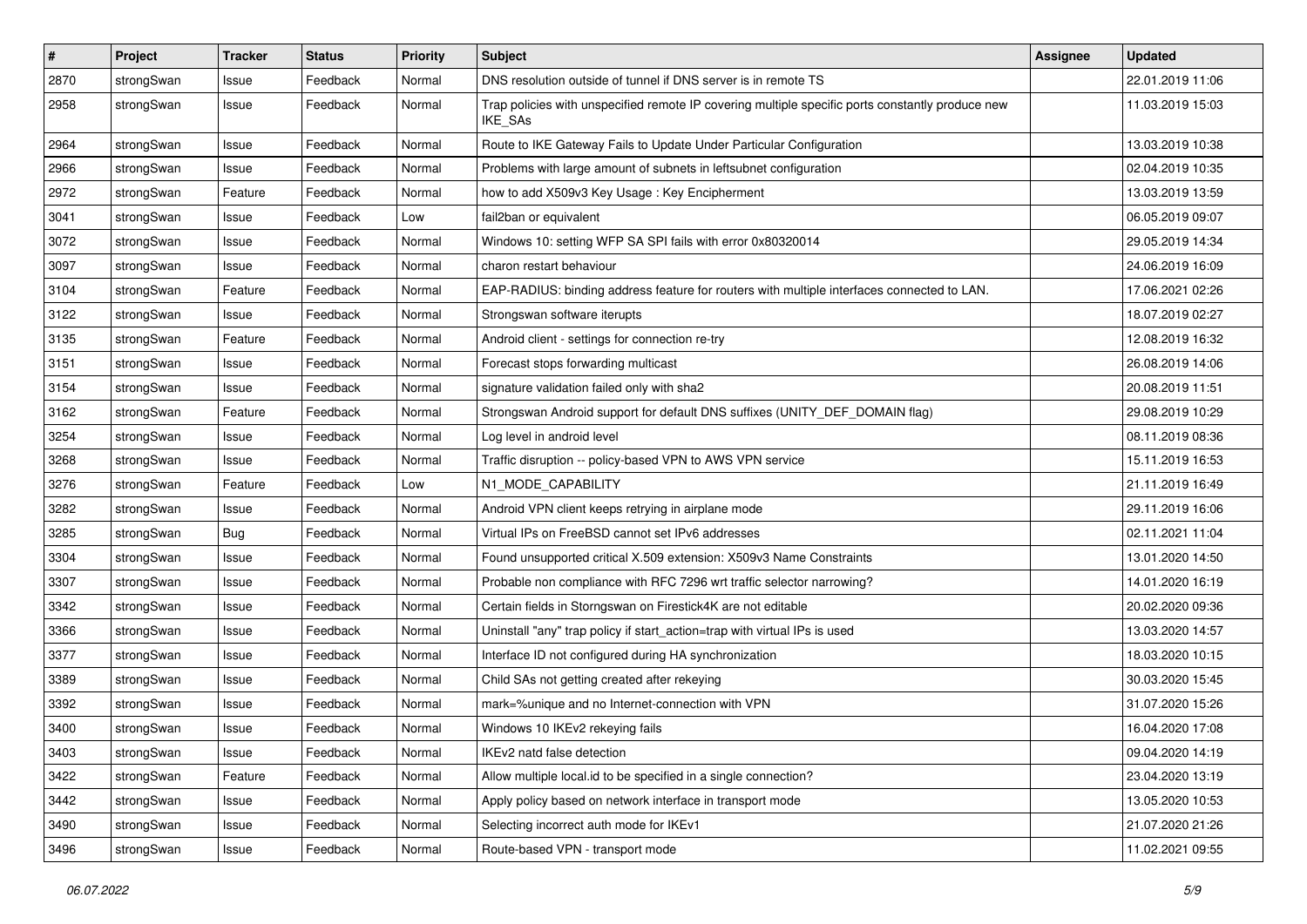| $\pmb{\#}$ | Project    | <b>Tracker</b> | <b>Status</b> | <b>Priority</b> | <b>Subject</b>                                                                              | <b>Assignee</b> | <b>Updated</b>   |
|------------|------------|----------------|---------------|-----------------|---------------------------------------------------------------------------------------------|-----------------|------------------|
| 3498       | strongSwan | Issue          | Feedback      | Normal          | FreeBSD + dhcp+farp plugin                                                                  |                 | 22.01.2021 10:44 |
| 3499       | strongSwan | Issue          | Feedback      | Normal          | ISAKMP Signature hash algorithm / EAP-TLS Authentification                                  |                 | 30.06.2020 10:40 |
| 3500       | strongSwan | Issue          | Feedback      | Normal          | swanctl --list-cert not listing all certs                                                   |                 | 29.06.2020 15:25 |
| 3516       | strongSwan | Issue          | Feedback      | Normal          | Close IKE_SA after expiry without rekey/reauth                                              |                 | 20.07.2020 19:32 |
| 3536       | strongSwan | Issue          | Feedback      | Normal          | When Create multiple tunnels restart ipsec service will establish fail.                     |                 | 03.09.2020 13:58 |
| 3537       | strongSwan | Issue          | Feedback      | Normal          | IPv6 Packets are not transferred from server to client through IPSec using RPC protocol     |                 | 01.09.2020 12:50 |
| 3552       | strongSwan | Issue          | Feedback      | Normal          | Internet disconnects after once VPN is established                                          |                 | 30.08.2020 05:35 |
| 3558       | strongSwan | Issue          | Feedback      | Normal          | deleting half open IKE_SA with x.x.x.x after timeout with iOS device                        |                 | 05.09.2020 21:23 |
| 3561       | strongSwan | Issue          | Feedback      | Normal          | Azure P2S VPN Linux connection error                                                        |                 | 15.09.2020 12:22 |
| 3564       | strongSwan | Issue          | Feedback      | Normal          | Out of order packets are generated if strong swan is running on multiple cores              |                 | 16.09.2020 10:01 |
| 3565       | strongSwan | Issue          | Feedback      | Normal          | Filtering out logs or plugin in to do so                                                    |                 | 16.09.2020 11:45 |
| 3566       | strongSwan | Issue          | Feedback      | Normal          | Number of simultaneous connections limited to 1000 in a cluster                             |                 | 18.09.2020 09:46 |
| 3568       | strongSwan | Issue          | Feedback      | Normal          | vpn connection is unstable                                                                  |                 | 23.09.2020 16:28 |
| 3573       | strongSwan | Issue          | Feedback      | Normal          | ike2 and transit traffic                                                                    |                 | 05.10.2020 10:55 |
| 3575       | strongSwan | Issue          | Feedback      | Normal          | Tunnel of IPv6 Over IPv4 not accespting Jumbo Packets                                       |                 | 23.09.2020 16:44 |
| 3576       | strongSwan | Issue          | Feedback      | Normal          | strongswan on openwrt virtual ip inside ipsec tunnel                                        |                 | 25.09.2020 17:01 |
| 3577       | strongSwan | Issue          | Feedback      | Normal          | StrongSwan Connection adding and deleting over network.                                     |                 | 28.09.2020 15:13 |
| 3578       | strongSwan | Issue          | Feedback      | Normal          | ipsec connection to FortiClient VPN                                                         |                 | 28.09.2020 15:08 |
| 3580       | strongSwan | Issue          | Feedback      | Normal          | encapsulation and packets not routing into tunnel problems                                  |                 | 02.10.2020 10:03 |
| 3588       | strongSwan | Issue          | Feedback      | Normal          | VPN setup over 4G                                                                           |                 | 08.10.2020 14:13 |
| 3592       | strongSwan | Issue          | Feedback      | Normal          | Tunnel reported as established but log show "found encrypted payload, but no transform set" |                 | 20.10.2020 10:37 |
| 3593       | strongSwan | Issue          | Feedback      | Normal          | Need variable tracking make_before_break state into updown scripts                          |                 | 13.10.2020 09:59 |
| 3596       | strongSwan | Issue          | Feedback      | Normal          | no issuer certificate found for                                                             |                 | 21.10.2020 03:27 |
| 3597       | strongSwan | Issue          | Feedback      | Normal          | IPSec Client on CentOS 8 - Can't connect using ShrewSoft VPN config file                    |                 | 21.10.2020 16:38 |
| 3598       | strongSwan | Issue          | Feedback      | Normal          | swanctl on Windows: Support aborting execution                                              |                 | 19.10.2020 15:01 |
| 3603       | strongSwan | Issue          | Feedback      | Normal          | dns issue in config mode                                                                    |                 | 20.10.2020 11:50 |
| 3604       | strongSwan | Issue          | Feedback      | Normal          | Email Notification on down status                                                           |                 | 21.10.2020 10:54 |
| 3607       | strongSwan | Issue          | Feedback      | Normal          | statusall option reports transport established two or three times per IP at start-up        |                 | 27.10.2020 16:48 |
| 3609       | strongSwan | Issue          | Feedback      | Normal          | Potential DNS server IP address conflicts                                                   |                 | 26.10.2020 11:12 |
| 3610       | strongSwan | Issue          | Feedback      | Normal          | farp plugin conflicts with DHCP service                                                     |                 | 26.10.2020 18:06 |
| 3611       | strongSwan | Issue          | Feedback      | Normal          | Unable to Send Traffic Using NAT on EC2 Instance                                            |                 | 27.10.2020 16:35 |
| 3613       | strongSwan | Issue          | Feedback      | Low             | Load-test jobs scheduled after tunnels are terminated                                       |                 | 28.10.2020 12:06 |
| 3614       | strongSwan | Issue          | Feedback      | Normal          | Certificate renewal for about to expire certificates                                        |                 | 30.10.2020 13:30 |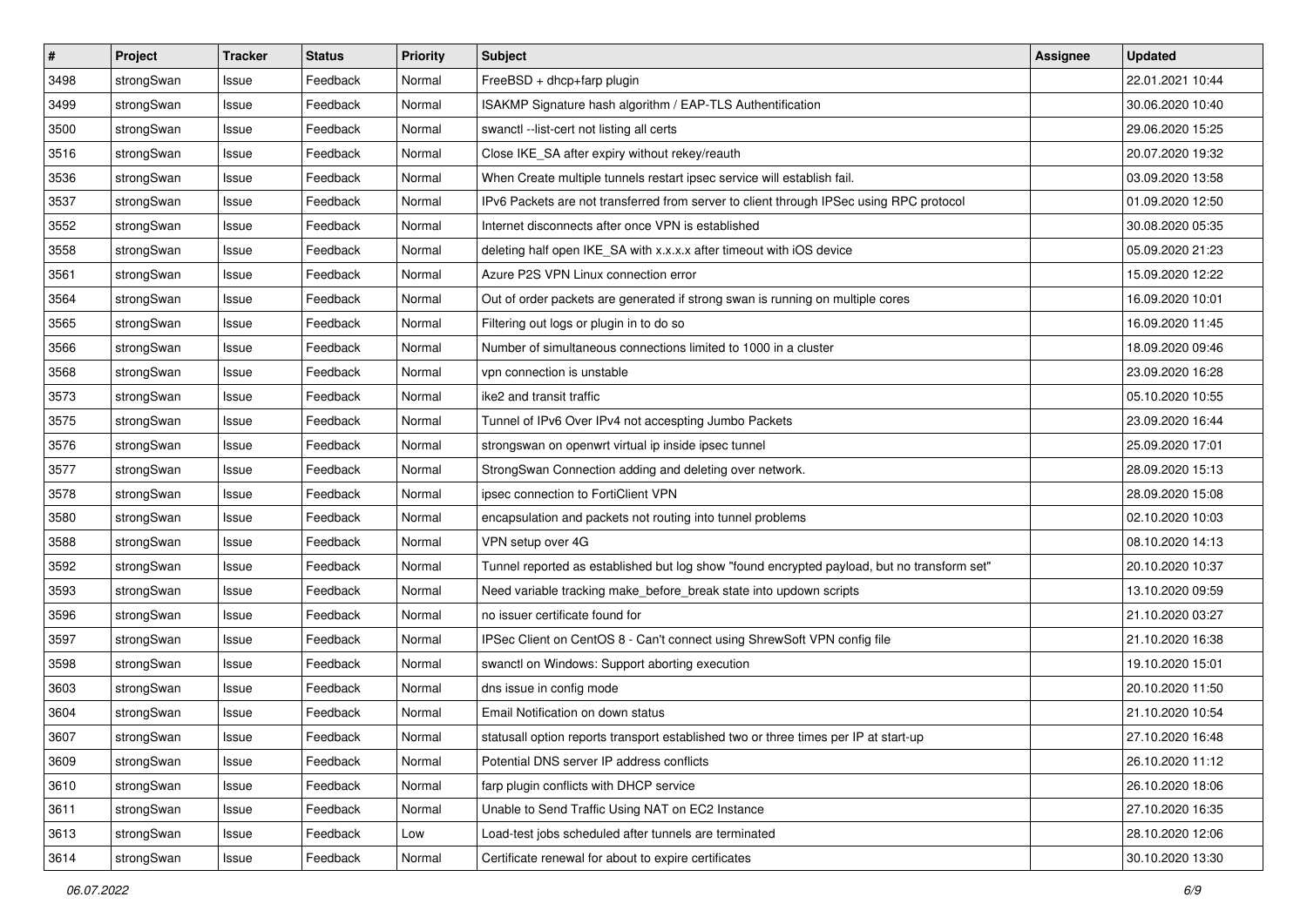| $\sharp$ | Project    | <b>Tracker</b> | <b>Status</b> | <b>Priority</b> | <b>Subject</b>                                                                                                                      | <b>Assignee</b>    | <b>Updated</b>   |
|----------|------------|----------------|---------------|-----------------|-------------------------------------------------------------------------------------------------------------------------------------|--------------------|------------------|
| 3616     | strongSwan | Issue          | Feedback      | Normal          | With Strongswan 5.7.2, unique=never not allowing multiple clients to establish tunnels with same<br>identity                        |                    | 05.11.2020 12:32 |
| 3617     | strongSwan | Issue          | Feedback      | Normal          | full-offload swanctl.conf                                                                                                           |                    | 03.11.2020 17:24 |
| 3618     | strongSwan | Issue          | Feedback      | Normal          | Use side-band to configure strongswan's                                                                                             |                    | 09.11.2020 10:38 |
| 3625     | strongSwan | Issue          | Feedback      | Normal          | Always on VPN when the client is on the same LAN as the VPN server                                                                  |                    | 10.11.2020 18:45 |
| 3628     | strongSwan | Issue          | Feedback      | Normal          | Constant `retransmit` while establishing CHILD_SA                                                                                   |                    | 16.11.2020 10:14 |
| 3629     | strongSwan | Issue          | Feedback      | Normal          | IPSec enc only on specific dport/proto                                                                                              |                    | 16.11.2020 10:04 |
| 3630     | strongSwan | Issue          | Feedback      | Normal          | The certificate is loaded but not used.                                                                                             |                    | 18.11.2020 10:29 |
| 3640     | strongSwan | Issue          | Feedback      | Normal          | Problem surfing via VPN form Android APK on a sepcific Mobile Operator                                                              |                    | 26.11.2020 11:43 |
| 3642     | strongSwan | Issue          | Feedback      | Normal          | How to distinguish encapsulated packets from different interfaces                                                                   |                    | 30.11.2020 09:38 |
| 3643     | strongSwan | Issue          | Feedback      | Normal          | Strongswan and FRR NHRP                                                                                                             |                    | 01.12.2020 10:55 |
| 3647     | strongSwan | Issue          | Feedback      | Normal          | Is it possible to receive INTERNAL_IP4_SUBNET attributes in updown scripts                                                          |                    | 02.12.2020 17:06 |
| 3650     | strongSwan | Issue          | Feedback      | Normal          | HA behaves very strange                                                                                                             |                    | 04.12.2020 08:53 |
| 3652     | strongSwan | Issue          | Feedback      | Normal          | In strongswan ipsec.conf, how to set the "ike" parameters so that it can support all hash Algorithm<br>and DH group server support? |                    | 08.12.2020 12:35 |
| 3653     | strongSwan | Feature        | Feedback      | Normal          | Is there any possibility to pass any non-standard parameters for tunnels (ike or child sa) for use by<br>custom plugin?             |                    | 08.12.2020 11:03 |
| 3654     | strongSwan | Issue          | Feedback      | Normal          | The L2tp/ipsec tunnel interface will not be delete when the connect abnormal interrupt.                                             |                    | 08.12.2020 12:24 |
| 3662     | strongSwan | Issue          | Feedback      | Normal          | unamed session                                                                                                                      |                    | 04.01.2021 11:32 |
| 3663     | strongSwan | Issue          | Feedback      | Normal          | Multiple ways to end up with duplicate / redundant child SA entries                                                                 |                    | 06.01.2021 16:15 |
| 3669     | strongSwan | Issue          | Feedback      | Normal          | Failed connection to IKE_SA (Checkpoint Server)                                                                                     |                    | 08.01.2021 17:58 |
| 3670     | strongSwan | Issue          | Feedback      | Normal          | Can routing rules be changed without terminating and re-initiating the tunnel                                                       |                    | 12.08.2021 14:29 |
| 3671     | strongSwan | Issue          | Feedback      | Normal          | Windows client failed with 13843 against Strongswan via SQL backend                                                                 |                    | 13.01.2021 14:43 |
| 3672     | strongSwan | Issue          | Feedback      | Normal          | ESP connection over IPv6                                                                                                            |                    | 14.01.2021 17:04 |
| 3678     | strongSwan | Issue          | Feedback      | Normal          | IKE authentication credentials are unacceptable - Ubuntu Server - Windows 10 client                                                 |                    | 19.01.2021 18:29 |
| 3682     | strongSwan | Issue          | Feedback      | Normal          | Is there a way to mark special case traffic bypass the traffic selectors?                                                           |                    | 03.02.2021 16:44 |
| 3683     | strongSwan | Issue          | Feedback      | Normal          | IKEV2 connection fail to rekey process                                                                                              |                    | 28.01.2021 13:25 |
| 3685     | strongSwan | Issue          | Feedback      | Normal          | giving up after 5 retransmits                                                                                                       |                    | 03.02.2021 16:59 |
| 3686     | strongSwan | Issue          | Feedback      | Normal          | Site to clients IPsec and private IP                                                                                                |                    | 04.02.2021 11:11 |
| 3687     | strongSwan | Issue          | Feedback      | Normal          | Strongswan ipsec do not forward package to host                                                                                     |                    | 02.02.2021 14:40 |
| 3689     | strongSwan | Feature        | Feedback      | Normal          | Auto-connect on Wi-Fi network.                                                                                                      |                    | 03.02.2021 16:32 |
| 3692     | strongSwan | Issue          | Feedback      | Normal          | Failing IPsec Phase 2 connection between Centos 7 VPS and Cisco ASA5540                                                             |                    | 04.02.2021 16:29 |
| 404      | strongSwan | Issue          | Feedback      | Normal          | TNC: Update HowTos and implement some compilation flag checking                                                                     | Andreas<br>Steffen | 10.09.2013 13:58 |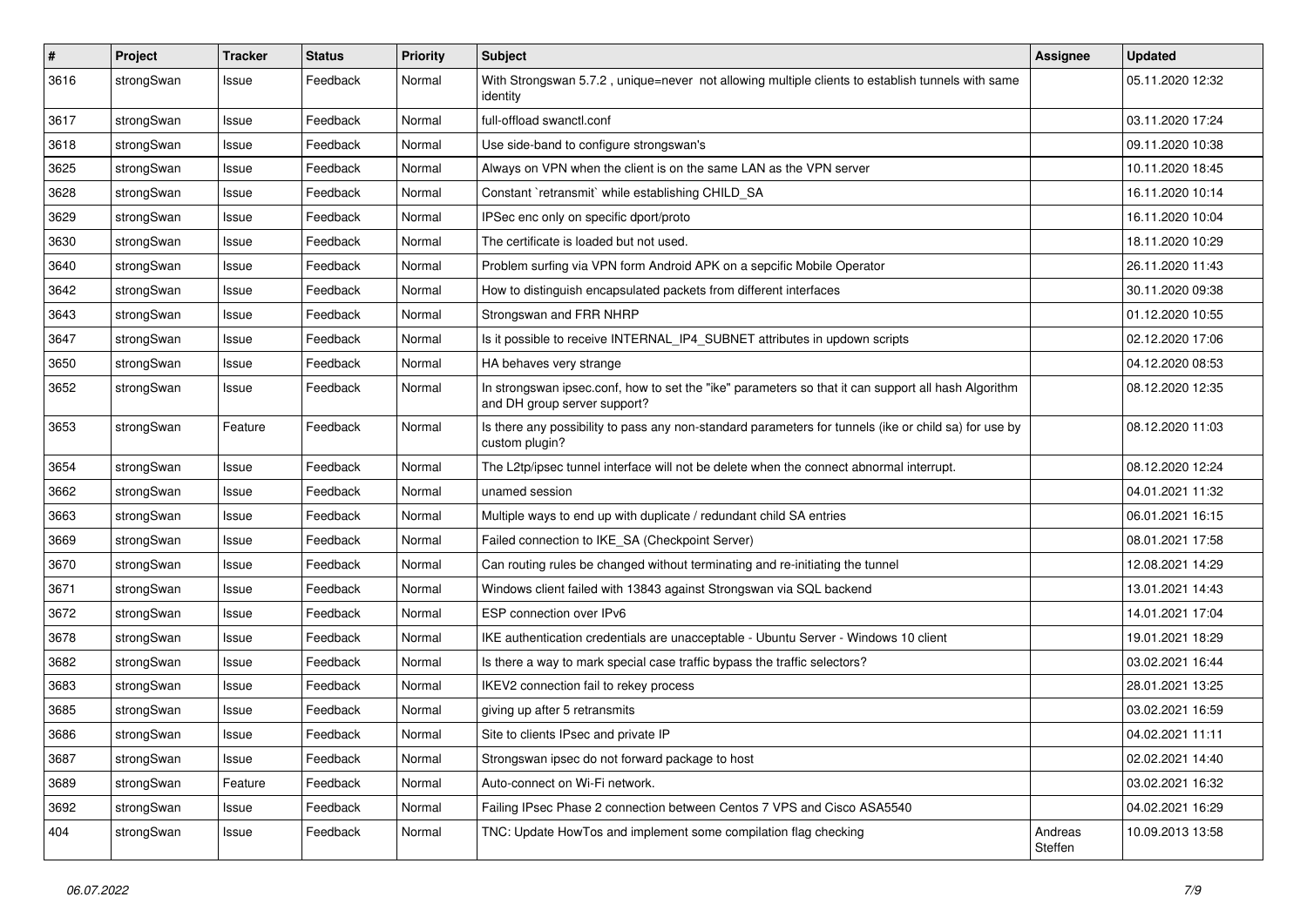| #    | Project    | <b>Tracker</b> | <b>Status</b> | <b>Priority</b> | <b>Subject</b>                                                                      | <b>Assignee</b>                 | <b>Updated</b>   |
|------|------------|----------------|---------------|-----------------|-------------------------------------------------------------------------------------|---------------------------------|------------------|
| 406  | strongSwan | Feature        | Feedback      | Low             | TNC: Speeding up the Attestation process                                            | Andreas<br>Steffen              | 10.09.2013 14:00 |
| 542  | strongSwan | Issue          | Feedback      | Normal          | Nesting tunnels                                                                     | Andreas<br>Steffen              | 07.03.2014 09:22 |
| 2493 | strongSwan | Issue          | Feedback      | Normal          | Pkcs11 Plugin Returns w/Bogus Return Code                                           | Jordan Hrycaj                   | 12.12.2017 15:58 |
| 2494 | strongSwan | Issue          | Feedback      | Normal          | Problems With 64bit Slot IDs With Pkcs11 Plugin                                     | Jordan Hrycaj                   | 12.12.2017 16:03 |
| 456  | strongSwan | <b>Bug</b>     | Feedback      | Normal          | StrongSwan client for OS X crashes                                                  | Martin Willi                    | 21.03.2014 12:16 |
| 960  | strongSwan | Feature        | Feedback      | Normal          | Raise ALERT_PROPOSAL_MISMATCH_IKE in IKE V1                                         | Martin Willi                    | 30.08.2017 09:05 |
| 3606 | strongSwan | Issue          | Feedback      | Normal          | Using ipsec tunnel from "foreign" subnet                                            | Noel Kuntze                     | 26.10.2020 12:23 |
| 243  | strongSwan | Feature        | Feedback      | Normal          | Configure routing table in peer                                                     | Tobias<br><b>Brunner</b>        | 23.05.2013 20:03 |
| 268  | strongSwan | Feature        | Feedback      | Normal          | support for ssh keypairs in strongswan network-manager plugin                       | Tobias<br><b>Brunner</b>        | 19.02.2014 15:13 |
| 302  | strongSwan | Bug            | Feedback      | Normal          | No matching outbound IPsec policy                                                   | Tobias<br>Brunner               | 01.03.2013 12:19 |
| 309  | strongSwan | Feature        | Feedback      | Normal          | Problem with Network Aliases for charon.interfaces_ignore and charon.interfaces_use | Tobias<br><b>Brunner</b>        | 21.03.2013 19:32 |
| 359  | strongSwan | Issue          | Feedback      | Normal          | Mediation Server Connection                                                         | Tobias<br><b>Brunner</b>        | 16.07.2013 16:25 |
| 420  | strongSwan | Feature        | Feedback      | Normal          | Add more of the verbs that were supported by pluto to the updown plugin             | Tobias<br><b>Brunner</b>        | 11.10.2013 07:56 |
| 462  | strongSwan | Issue          | Feedback      | Normal          | strongswan android app can not use on android 4.4 OS                                | Tobias<br><b>Brunner</b>        | 06.01.2014 13:07 |
| 482  | strongSwan | Issue          | Feedback      | Normal          | NAT-NAT connection                                                                  | Tobias<br><b>Brunner</b>        | 09.10.2014 12:37 |
| 552  | strongSwan | Issue          | Feedback      | Normal          | move pki tool to ipsecdir                                                           | Tobias<br><b>Brunner</b>        | 14.04.2014 13:52 |
| 693  | strongSwan | Feature        | Feedback      | Normal          | Time policy for roadwarrior                                                         | Tobias<br><b>Brunner</b>        | 02.09.2014 11:06 |
| 2392 | strongSwan | Feature        | Feedback      | Low             | enable eap-ttls in Android client                                                   | Tobias<br><b>Brunner</b>        | 04.07.2018 19:48 |
| 3291 | strongSwan | Issue          | Feedback      | Normal          | IPSec IKEv2 Client to VPN service 2                                                 | Tobias<br>Brunner               | 16.08.2020 12:58 |
| 3341 | strongSwan | Bug            | Feedback      | Normal          | Application Icon missing on firestick 4K                                            | <b>Tobias</b><br><b>Brunner</b> | 20.02.2020 09:31 |
| 3560 | strongSwan | Issue          | Feedback      | Normal          | PSK tunnel working - Cert fails with fragmention errors                             | Tobias<br><b>Brunner</b>        | 11.09.2020 14:15 |
| 3584 | strongSwan | Issue          | Feedback      | Normal          | Separate ipsec.conf file per conn and separate ipsec.secrets file per conn          | <b>Tobias</b><br><b>Brunner</b> | 30.09.2020 17:06 |